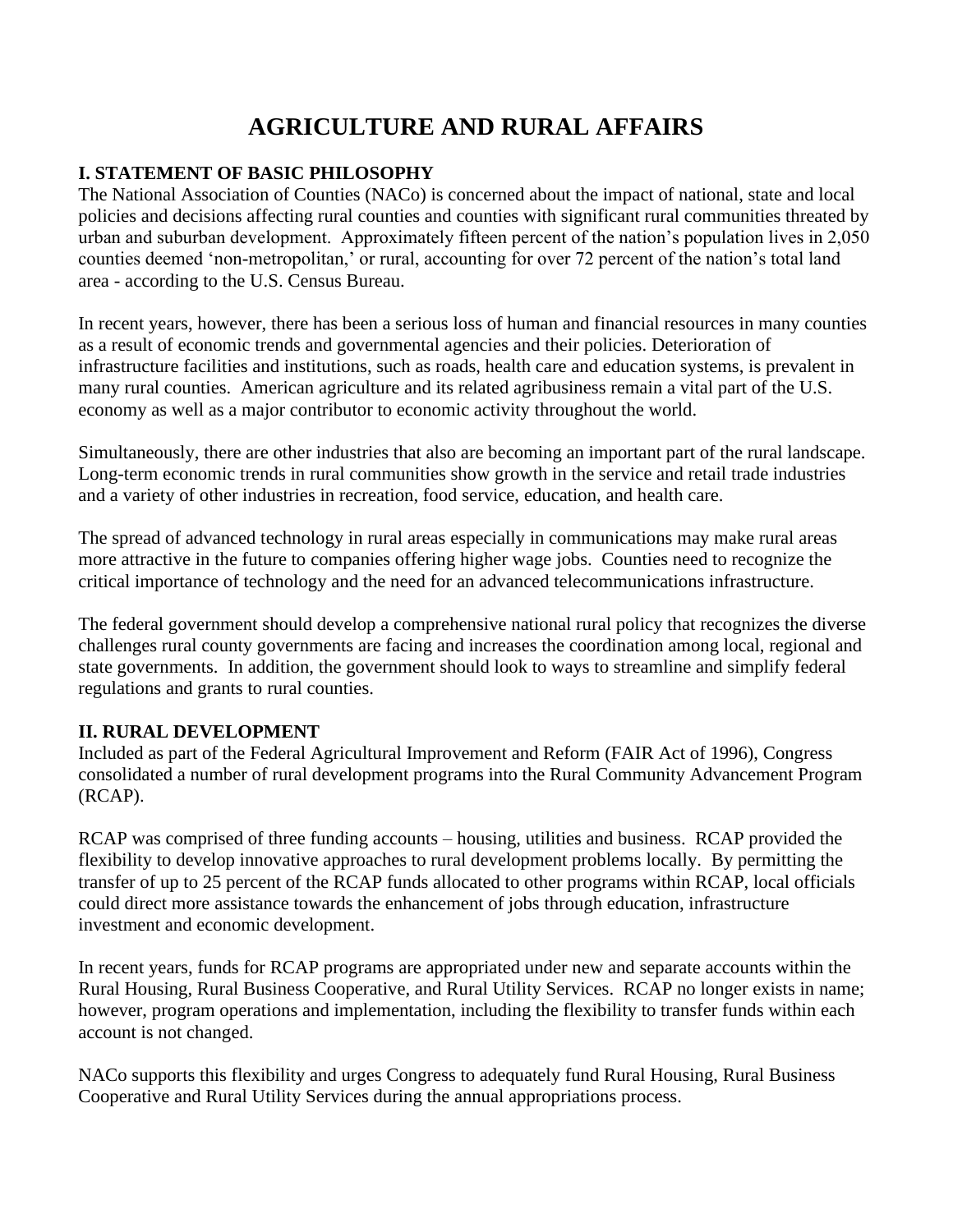Furthermore, NACo supports the Congressional Rural Caucus on issues of mutual interest and believes that the caucus is critically important to articulating the strengths and challenges of rural America. NACo also supports the creation of an interagency taskforce led by the U.S. Department of Agriculture to help bolster resources for rural counties.

NACo calls on Congress to provide needed support to USDA so that it may explore innovative approaches for building community capacity and introduce additional economic enhancement opportunities to rural businesses.

**A. Rural Housing:** Federal regulations often are inflexible and too restrictive in providing adequate quality housing for rural families and transient and permanent farm workers.

Additionally, six percent of rural houses have severe physical problems, including inadequate heating, plumbing, and space. NACo supports the U.S. Department of Agriculture's (USDA) housing programs and opposes any effort to move these programs to the U.S. Department of Housing and Urban Development.

- **B. Rural Poverty:** According to the USDA and the U.S. Census Bureau, there are 301 persistently poor rural counties throughout the nation, roughly ten percent of our counties. These areas are defined as persistently poor since twenty percent or more of the population has lived in poverty for a thirty-year time period (measured by the 1980, 1990, and 2000 decennial censuses and the 2007-11 American Community Survey).
- **C. Outmigration:** Outmigration poses a significant threat to rural counties across the United States. Nearly half of the Nation's 2,050 nonmetropolitan counties lost population through net outmigration between 1988 and 2008; for over 700 counties, this loss exceeded 10 percent.

# **III. RURAL INFRASTRUCTURE**

- **A. Water and Wastewater:** Critical infrastructure, such as water and wastewater, remain a priority for many rural communities. The cost of building, maintaining, and upgrading local water system is a challenge for many small towns and rural counties. Beyond the public health interests, clean and reliable water is a necessity to spur economic growth. Studies have concluded that water and sewer projects can save or create jobs in rural communities by attracting and retaining businesses. Flexible cooperative/collaborative funding opportunities are encouraged.
- **B. Transportation:** Additionally, many counties have to close bridges when they become unsafe and cannot afford to rebuild them. The quality of roads and bridges is declining in many rural areas due to lack of funding. In particular, rural counties are increasingly in need of federal assistance for costly repairs and upgrades to farm-to-market roads – rural roads that primarily serve to transport agricultural products from a farm or ranch to the marketplace. Federal funding for rural roads, bridges, local transit service, and air service needs to increase substantially.
- **C. Technology:** Advanced telecommunications are critical to the economic vitality of rural America. According to the Federal Communications Commission (FCC), a lack of broadband infrastructure could limit the potential of rural communities to attract and retain businesses and jobs, especially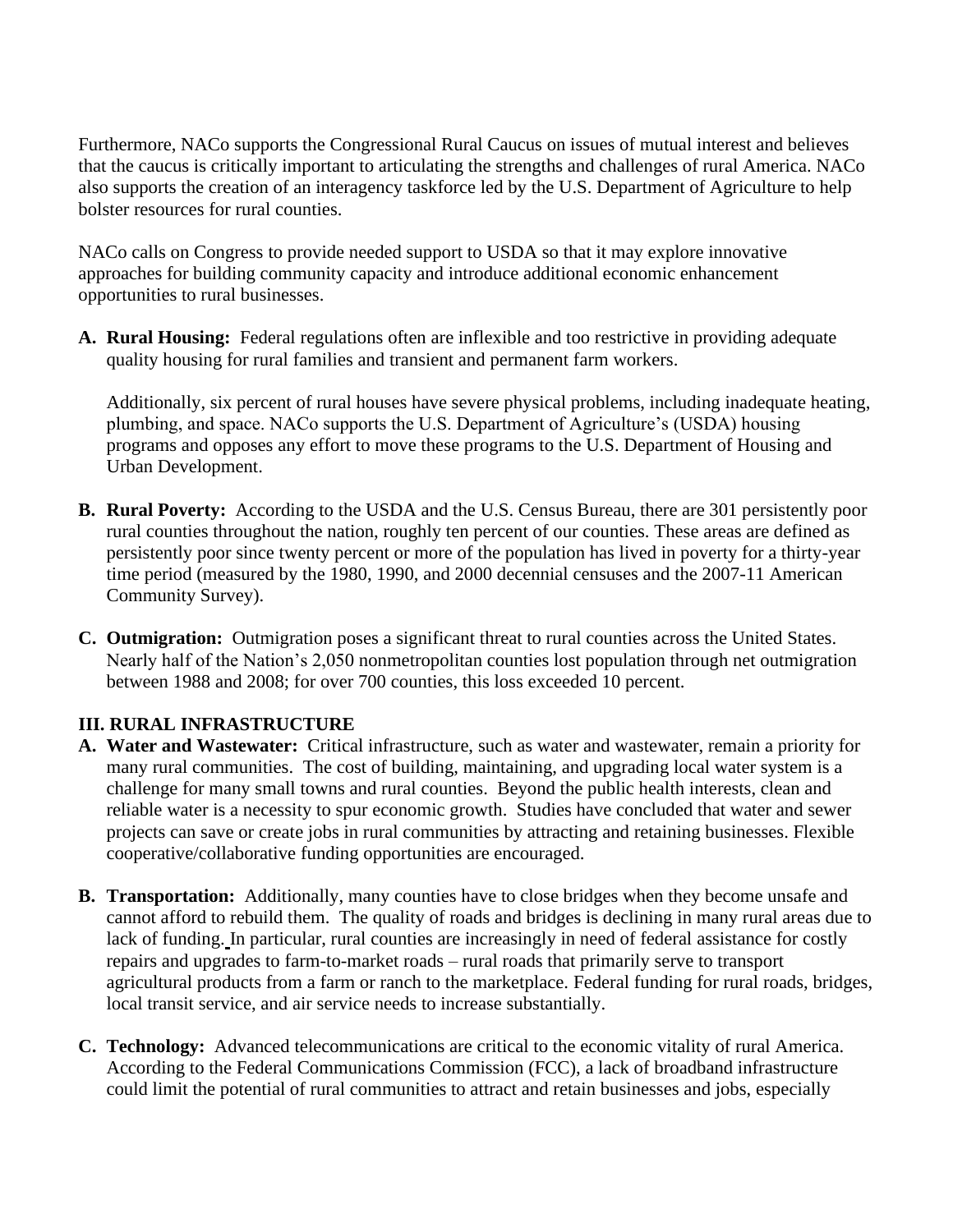businesses that are dependent on electronic commerce. The lack of broadband infrastructure in rural communities has severely impaired the potential of rural communities to attract and retain new businesses. Increased deployment of advanced technology has major implications for rural counties including improved healthcare services through telemedicine, long distance education, attraction of quality economic development, and improved wages and employment.

Many rural counties with broad-band service, however, may only have one provider - compared to typically multiple providers in urban areas. Competition for broadband is especially important with regards to quality, costs, and speeds of service. Having little or no choice in broadband providers can cause rural users to settle for inferior/no service.

Advanced technology is a major key to closing the information gap between rural and urban areas. NACo supports congressional and administrative action that hastens the deployment of high-speed broadband technology in rural America. This includes additional sustained funding for rural broadband deployment and support for cooperatives deploying telecommunications services by leveraging and streamlining key federal programs: the U.S. Department of Agriculture's Rural Utilities Service (RUS); the Federal Communications Commission (FCC) Connect America Funds (CAF); U.S. Economic Development Administration (EDA) grant program; and the Rural Infrastructure Program.

**D. Economic Development:** Rural economic development is generally thought of in terms of improving the employment opportunities, incomes, and well-being of the nation's people by strengthening the capacity of rural America to compete in a global economy.

NACo supports holistic approaches to rural development, such as the Rural Collaborative Investment Program (RCIP) and the Strategic Economic and Community Development (SECD) Program. By incorporating elected county and municipal officials, businesses, and non-profits in a multi-county region, these programs would allow multiple sectors a chance to chart the future of their community. Additionally, NACo urges Congress to provide increased funding for local capacity and technical assistance.

NACo also supports improved coordination of the USDA's economic development programs at the state, regional and local levels. Federal agencies should be required to recognize and follow county and regional development plans developed by local and elected officials.

**E. Rural Healthcare:** NACo recognizes the vital role that healthcare plays in rural America. The healthcare industry is an economic development engine and access to affordable healthcare is essential to spur new businesses. NACo supports strengthening the healthcare delivery system in rural America, including ambulatory services.

#### **IV. AGRICULTURE**

**A. Farm Bill Authorization:** The ability of county governments to provide services financed by property and other local taxes is dependent on farm income and rural business. Agriculture is a key component of economic development and should be included in any comprehensive rural development program.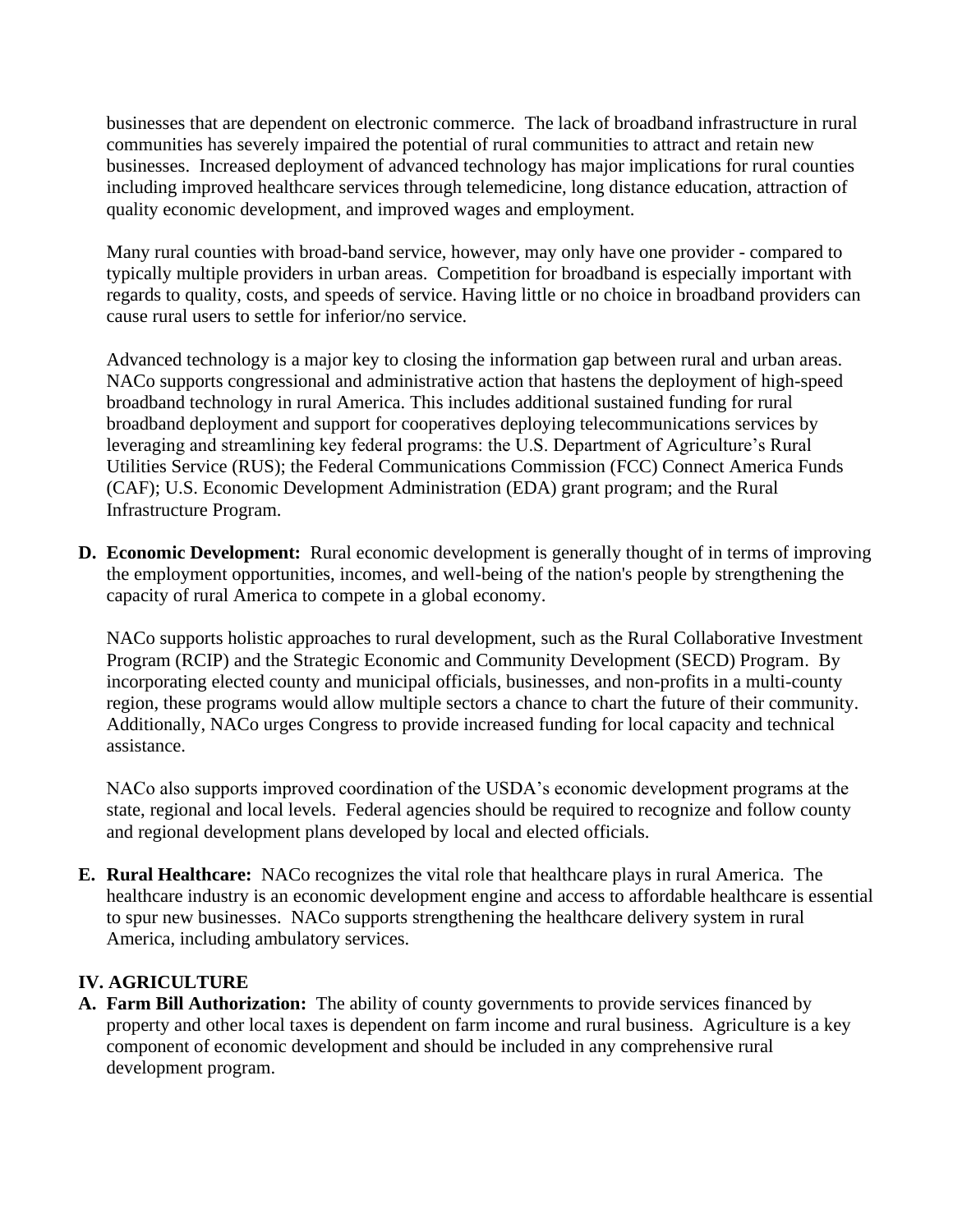NACo supports expansion of the crop insurance program to include additional crops, livestock, and poultry. Additionally, NACo encourages Congress to provide a subsidy for hay production to assist agriculture communities, prevent soil erosion, and improve water quality.

NACo supports agricultural reforms that will improve health and protect the environment of all Americans through significantly strengthening federal nutrition programs, improving access to healthy food, promoting environmental stewardship and conservation, protecting our food supply, and robustly funding rural development initiatives based on best practices in coordination with local officials. All titles of the farm bill are important to the vitality of our nation, therefore, NACo supports full funding of all titles of this important legislation.

NACo supports investments in infrastructure, entrepreneurship programs and facilities that process, distribute, and develop value-added products using locally-grown commodities purchased from local farmers to meet the demand for local, healthy food.

NACo supports the definition of biomass from Titles I & III of the 2008 Farm Act, which states that renewable biomass is:

For federal lands: Materials that are byproducts of preventive treatments (e.g., trees, wood) that are removed to reduce hazardous fuels, to reduce or contain disease or insect infestation, or to restore ecosystem health; would not otherwise be used for higher value products; and are harvested from the National Forest System land or public lands in accordance with public laws, land management plans, and requirements for old-growth maintenance.

For non-federal lands: Any organic matter that is available on a renewable or recurring basis from nonfederal land or land belonging to Indian tribes, including renewable plant materials (feed grains, other organic commodities, other plants and trees, algae), waste material (crop residue, other vegetative waste material including wood waste and wood residue), animal waste and byproducts (fats, oils, greases, and manure), construction waste, and food waste/yard waste.

**B. Family Farm:** NACo supports the concept of family farms in producing agricultural goods. Federal policies should support the maintenance and continued existence of family farms. NACo supports an examination by Congress and the Administration into the declining revenue to agriculture producers from food sales while there has been no reduction in the cost of food.

To keep the integrity of the family farm in place and in turn the fiscal solvency of many counties dependent upon agriculture, NACo supports the beginning farmer loan program. NACo also supports incentives, such as low-interest loans and tax credits, to be provided to young people entering farming and agribusiness in rural areas.

Farming is not simply an occupation but a lifestyle, and it is critical that farmers be able to teach their children and grandchildren how to perform agricultural work safely and responsibly. Statutory child labor parental exemptions should be kept in place in order to ensure the viability of the family farm.

Additionally, NACo supports 'agribility' programs within USDA that help physically challenged farmers in their agricultural duties.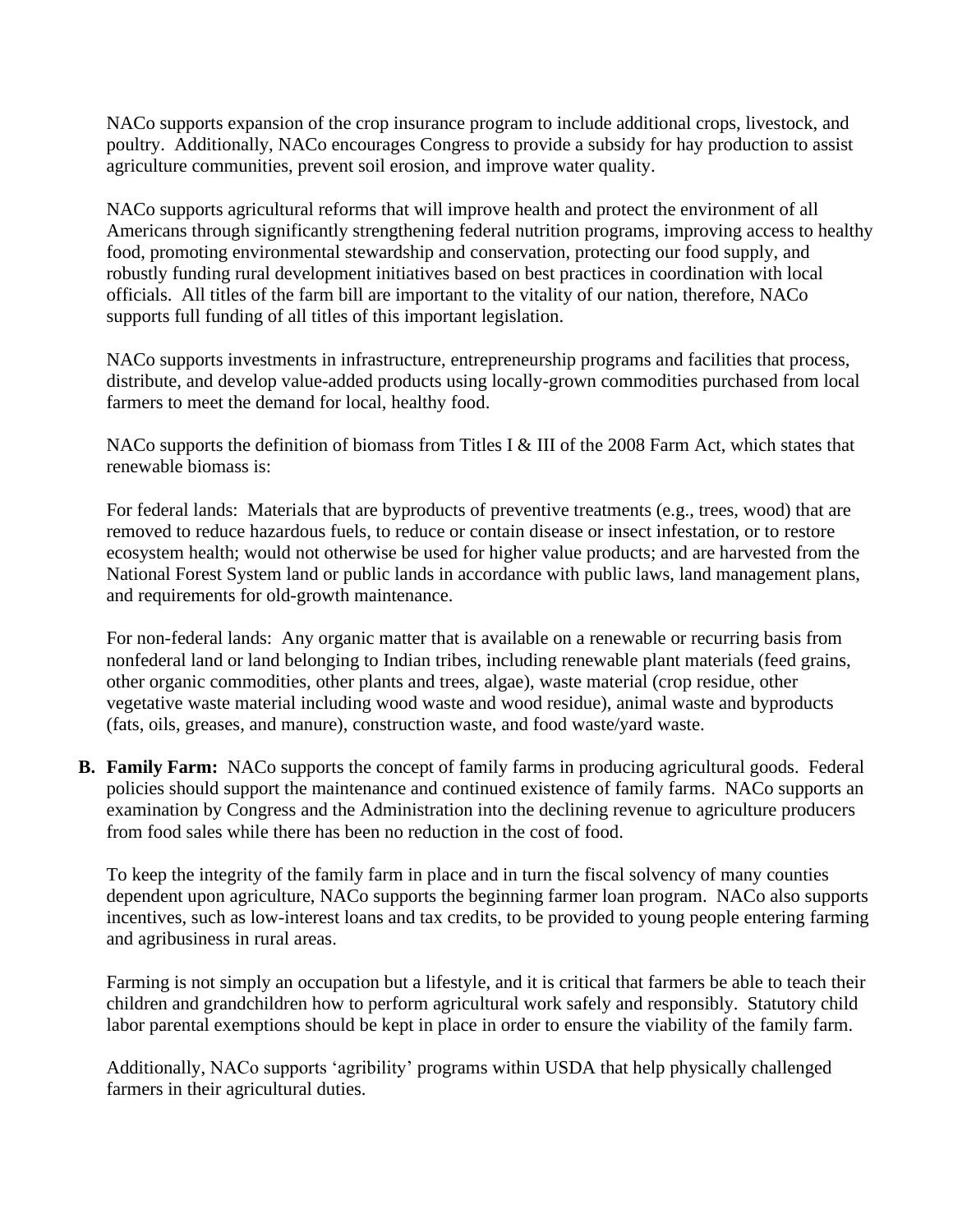**C. Land and Water Conservation:** NACo recognizes the need to protect our nation's most environmentally sensitive lands and waters. Programs such as the Environmental Quality Incentive Program (EQIP), Conservation Reserve Program (CRP), Wetlands Reserve Program (WRP), Conservation Security Program (CSP), and others are important sources for technical assistance and are needed to help communities implement many important conservation measures.

NACo supports USDA's Natural Resource Conservation Service (NRCS) and the valuable technical assistance their field offices provide. The NRCS plays a critical role for counties by addressing local conservation issues pertinent to county governments as well as Soil and Water Conservation Districts.

NACo urges Congress to fund and expand backlogged farm conservation programs such as the Conservation and Wetlands Reserve, Buffer, and Farmland Protection Programs. Flexibility should be allowed in the Conservation Reserve Enhancement Program to permanently protect locally identified critical habitat areas. NRCS should be the sole federal agency with jurisdictional authority over agricultural wetlands areas in coordination with local officials.

NACo also supports USDA's National Conservation Buffer Initiative and its attempt to encourage the establishment of long-term conservation practices such as the creation of buffer strips, planting of trees for windbreaks, wildlife and other conservation enhancement purposes. This initiative will help landowners make good use of their best cropland and maintain their marginal area lands.

NACo is concerned about the loss of productive farmland to nonagricultural uses because of increasing development. NACo urges Congress, and the USDA to support measures to retain, protect, and improve agricultural land, and conserve topsoil, consistent with local land use policies and controls. An important aspect of the conservation process is the maintenance of financial and technical assistance to establish practical methods to protect farmlands for American farm families and retain farmland to maintain stable production of farm commodities.

NACo recognizes that federal, state and county partnership in coordination should be a partnership enhanced by a common goal in identifying and implementing conservation management practices. This would include the targeting of priority protection areas in developing sound agricultural conservation management programs.

NACo urges the U.S. Environmental Protection Agency (EPA) to use the best scientific data on pesticide use, residues on crops, and toxicity, so that important pesticide uses are preserved; and to work closely with the USDA to improve consultation with all stakeholders.

NACo supports federal incentives that reward American agriculture for the implementation of best management practices that protect the environment and opposes any attempts to impose a federal greenhouse gas tax on livestock.

**D. Pest Management:** Wildlife can cause significant damage to private and public property, including agricultural crops, livestock, forests, pastures, and urban and rural structures. NACo supports USDA Animal Plant and Health Inspection Service (APHIS), Wildlife Service programs and encourages Congress and the Administration to provide necessary resources to strengthen these programs. NACo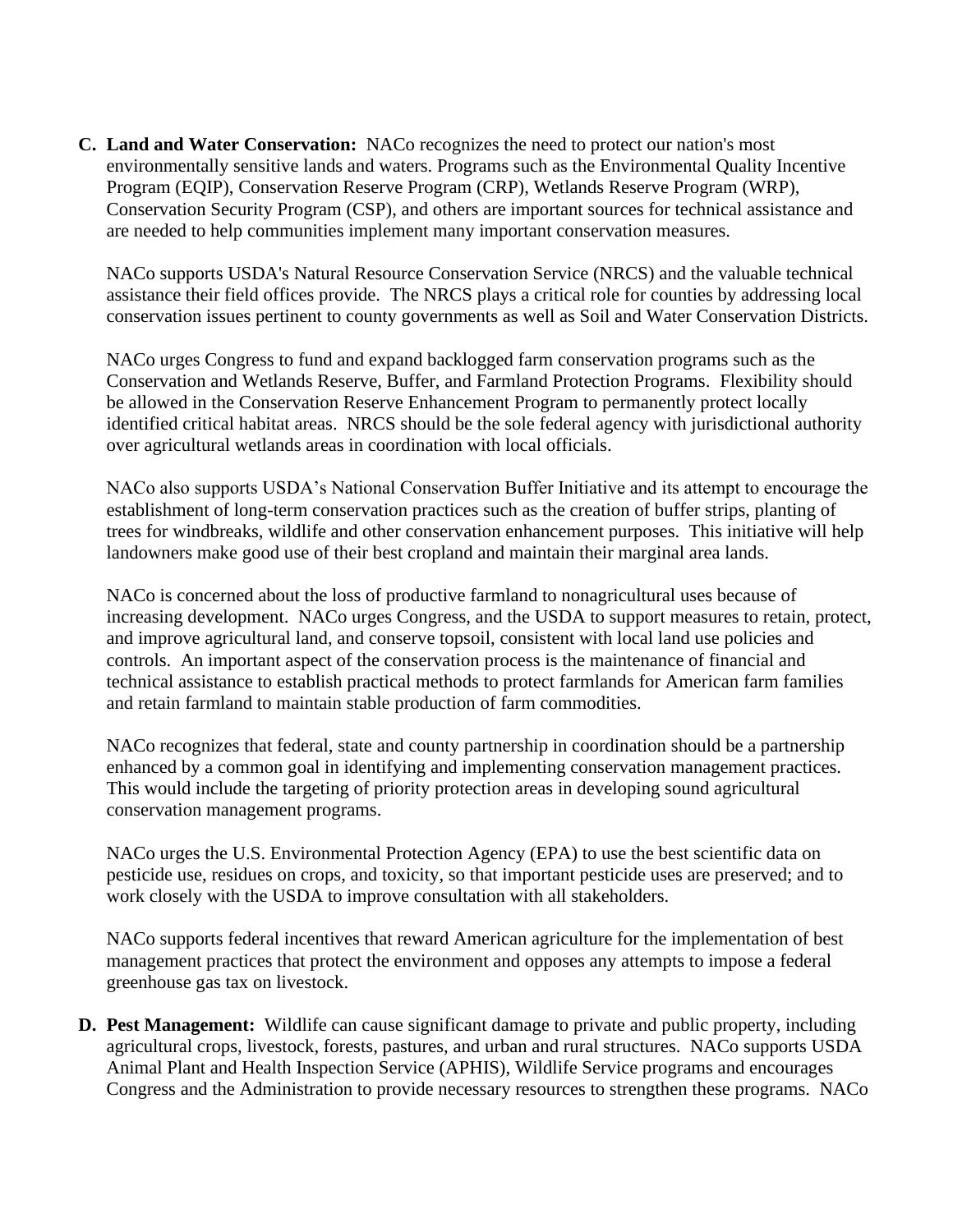also opposes efforts to weaken WS programs, including efforts to decrease funding and change authorized abilities to cooperate with counties and other entities needing assistance.

**E. Farmworkers:** According to USDA's Economic Research Service the total U.S. agricultural labor force has declined over the past century and hired farm workers have become the largest proportion of all farm workers. An estimated half of hired farm workers lack the legal status to work in the U.S. These workers are a major presence in rural communities across our country and are vital for the economic health of our agricultural sector, from large producers to family farms and ranches. The H-2A visa program – the nation's only legally sanctioned guestworker program – does not have the capacity to handle the nation's demand for hired farm workers. NACo supports a sensible and orderly guestworker program for farm workers that significantly simplifies administrative requirements for all employers equally, provides temporary legal status and protections for migrant farm workers, and the possibility of obtaining permanent legal residence in the United States.

In addition, NACo supports the following principles:

- The Future Flow of Agricultural Jobs: The continuous flow of a legal, reliable and stable workforce is necessary to ensure the future of agricultural production in the U.S.
- Wages: The wage must be an economically viable rate for agriculture, representing the local area.
- Private Right of Protection: There must be protections in place to ensure that agricultural employers are not at risk from class action litigation.
- **F. Property Rights of Horse Owners:** NACo calls for the humane treatment of horses in the ownership, raising, transporting, and processing that is carried out under the supervision of USDA. NACo opposes efforts to curtail the property rights of horse owners and specifically opposes efforts to amend the Horse Protection Act to prohibit the shipping, transporting, moving, delivering, receiving, possessing, purchasing, selling, or donation of horses and other equines to be slaughtered for human consumption, and for other purposes. This federal legislation will make it illegal to transport horses to a packing plant or to release any horses to any Canadian or Mexican packing plants, thereby totally shutting down the "harvest" market for used and unwanted horses.

Only about 6,000 spaces are available nationwide for horse rescue facilities and the vast majority are already full. Unwanted horses are detrimental to county governments as horse owners release their unwanted horses into the wild, thus making it the county's responsibility to collect and dispose of them. Horse owners who wish to seek an additional value for their spent horses by sending them to slaughter should have the right to do so. Those who wish to retain them to die of old age, or euthanize and bury them on the farm or ranch should have that right as well.

**G. Renewable Energy:** NACo supports comprehensive legislation to encourage and enable American Agriculture to provide at least 25 percent of the total energy, including wind and solar, consumed in the United States by 2025 while continuing to produce abundant, safe and affordable food and fiber.

Biomass fuels (ethanol, bio-diesel) are paramount not only to the reduction of pollution in counties throughout the nation, but also serve as revenue generators for many farmers that are struggling with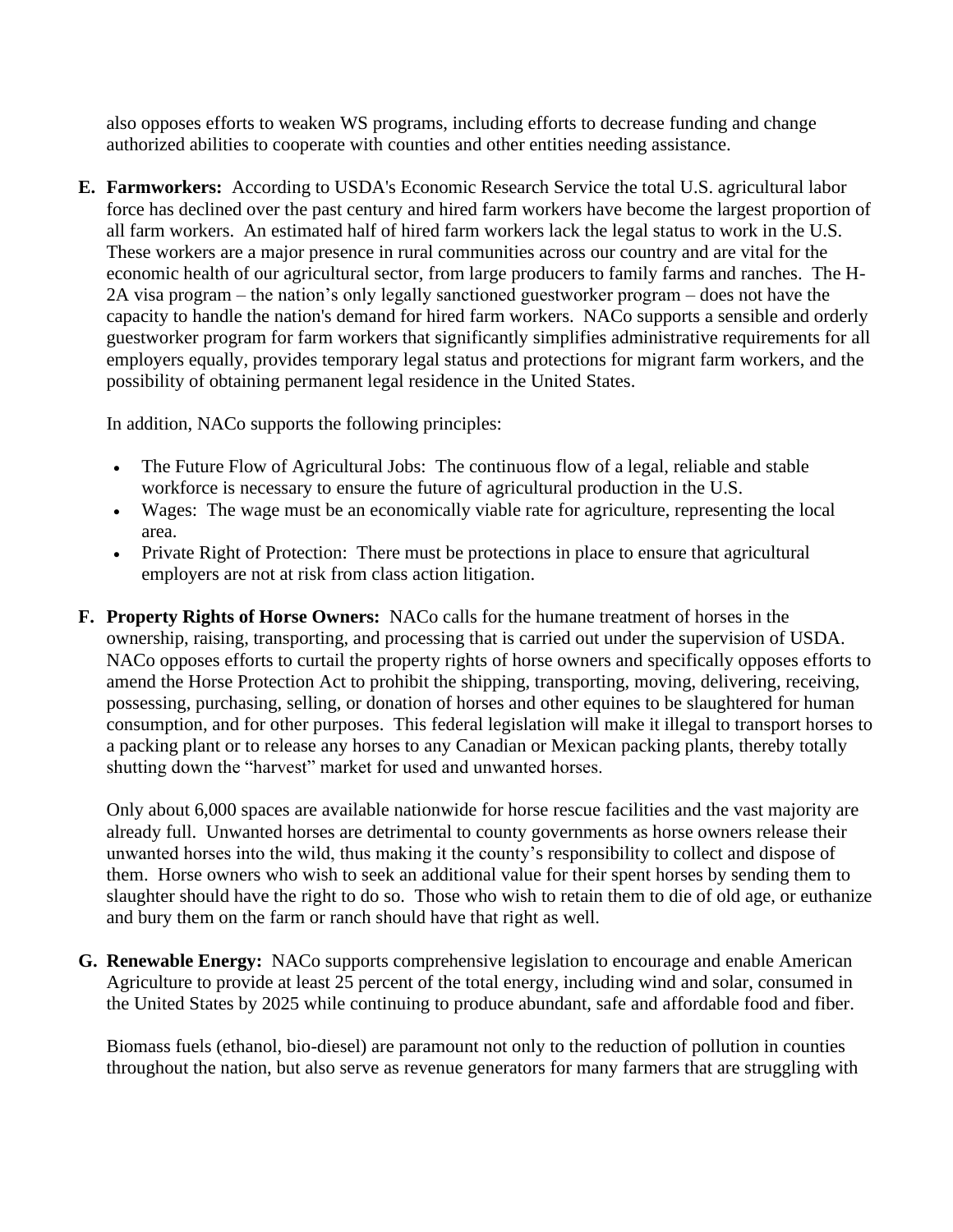low prices for their crops and increased costs of production. Their use and development should be encouraged and enhanced by Congress.

While NACo is supportive of tax incentives to increase usage and reliance on renewable energy sources, it opposes mandates that will result in undue fiscal hardship to rural and agricultural users.

In addition, NACo supports the increased use and promotion of wind energy. Wind energy represents a clean and renewable source of electric power and it has great potential and should receive tax credits for production.

**H. Drought and Natural Disasters:** The results of droughts and other natural disasters cause great economic loss, high unemployment, and other long-range problems. NACo is concerned about the adverse impact these weather-related disasters have upon counties and other local governments.

NACo urges the Administration and Congress to adopt a national drought policy consistent with the recommendations of the National Drought Policy Commission's report: Preparing for Drought in the 21st Century. These programs should provide for long-range solutions to minimize the effects of future droughts and disasters as well as the economic revitalization of the community.

NACo urges Congress and the Administration to pass disaster assistance aimed at farmers during times of drought and abnormal precipitation.

**I. International Trade:** NACo believes that the competitive position of U.S. agriculture in world markets would be enhanced by the removal of certain barriers to trade in some foreign markets and by the termination of subsidies by foreign competitors.

NACo supports legislation that provides for uniformity in product grade, quality and inspections standards for all imports and exports.

NACo is opposed to the use of agricultural commodities as an embargo tool for U.S. foreign policy. The use of commodity embargoes has an adverse effect on long-term market demand and thus on the rural economy.

**J. Outreach Partnerships:** Across the country, counties partner with federal, state, local and tribal governments; public and private sector interests; non-profit organizations; and colleges and universities to fund community outreach and educational initiatives.

 NACo reaffirms the importance of the work of the outreach programs and calls on federal, state, local and tribal governments; public and private sector interests; non-profit organizations; and colleges and universities to maintain their support. NACo also calls upon the Extension Service to ensure that services adapt regularly to the needs of counties and create a formal process to ensure that counties play a partnership role in selecting extension staff and the topical focus of local agents.

 NACo supports the mission of the USDA and encourages it to focus on expanding the competitiveness of American agriculture and supporting rural businesses and industries that enhance rural development and quality of life in rural communities.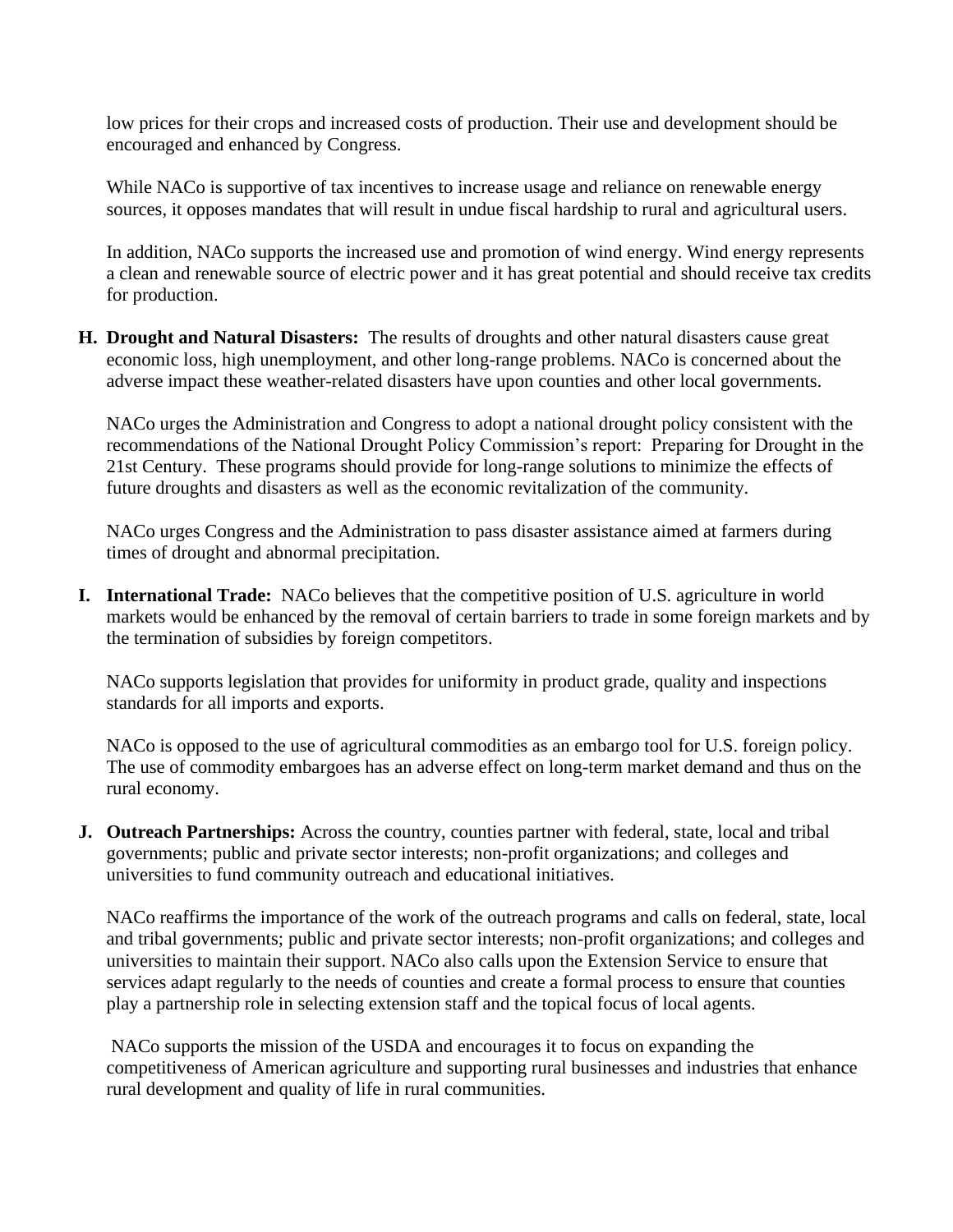Research and extension activities that address the constantly changing economic and technical changes in agriculture are strongly supported by NACo. That includes placing a higher priority on research regarding alternative uses of agricultural products and identification of potential new uses including specialty markets that provide opportunities for agricultural entrepreneurs.

**K. GMO Regulations:** NACo supports a comprehensive plan to address the co-habitation and protection of genetically engineered and non-genetically engineered crops to provide a strong and robust agriculturally-based economy. NACo supports policies provided by the U.S. Department of Agriculture that standardize or unify regulation of genetically engineered crops which alleviate the need for county or municipal governing bodies to regulate, investigate or enforce regulation of related ordinances or laws.

# **V. FOOD SAFETY**

Protecting the welfare of all American consumers, especially our children, is the responsibility of public officials. Maintaining confidence in our nation's food supply benefits agricultural producers and food manufacturers located throughout our nation.

- **A. Processing Plant Inspections:** NACo urges USDA not to exempt any particular type of processing method from rigorous inspection. NACo supports the food safety inspection system for meat processing plants. This new system replaces a sight and smell technique with scientific methods and should help other processing plants better target and reduce harmful bacteria on their products.
- **B. Use of Pesticides on Imported Products:** The U.S. Department of Health and Human Services, the EPA, and other federal organizations place controls on the legal use of certain pesticides and chemicals in the United States; however, it is common practice in many foreign countries to use pesticides and other chemicals that have not been approved or have been banned in the United States. Food products treated with these pesticides and chemicals are routinely imported to the United States; therefore, NACo urges Congress to support programs that allow for voluntary labeling of American made products in an effort to differentiate American products from imported products. NACo urges Congress to support voluntary country-of-origin labeling (COOL) provisions in any agricultural authorizing or appropriation bills. NACo strongly urges the federal government to encourage that all fruits, vegetables, meats and other foodstuffs entering the United States be legibly and indelibly labeled in such manner as to indicate to the consumer the country of origin.
- **C. Food Importation:** NACo supports full financial assistance to producers in the event of a national animal identification system to comply with the system. Furthermore, NACo urges the USDA to mandate that all countries wishing to import livestock to the United States must meet or exceed U.S. standards of care regarding Bovine Spongiform Encephalopathy (BSE) and foot and mouth disease. NACo urges the USDA to continue the ban on importation of livestock from countries with confirmed cases of BSE and/or foot and mouth disease and strengthen enforcement standards in order to guarantee safe food for our nation. USDA should conduct inspections at the site of production of all food products that are exported to the United States financed by the producer.
- **D. Healthy Food Access:** NACo supports the promotion of healthy diets, including strengthening incentives and infrastructure to encourage more fruit/vegetable production. Incentives and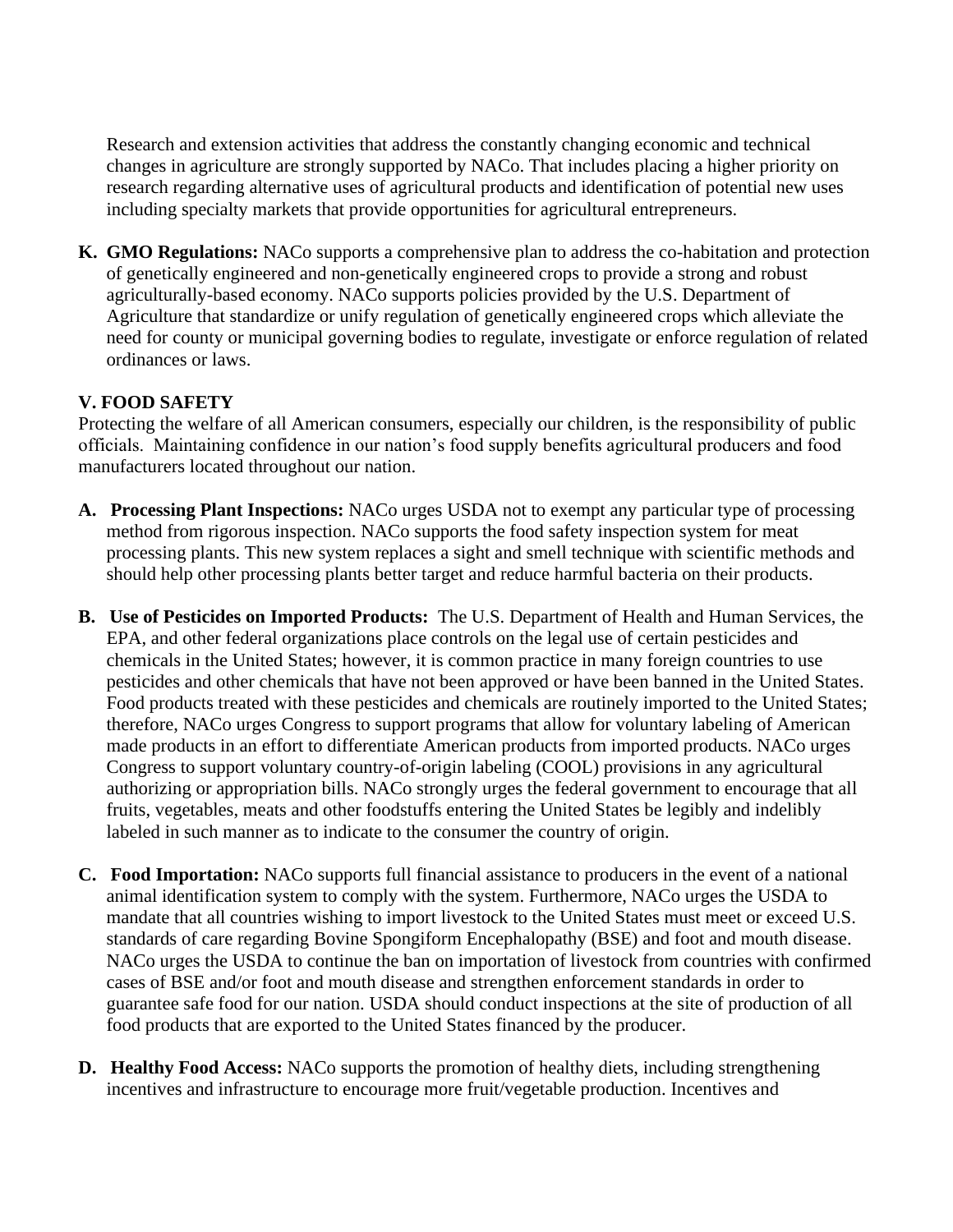infrastructure include better access to fresh foods, investment programs promoting healthy food, expansion of programs that help communities invest in retail markets and food-based businesses, and increasing access to farmers markets. NACo also supports farm-to-school programs that bring fresh locally grown food into school lunch programs.

- **E. Locally Grown Initiatives:** NACo supports local food producers that sell direct to consumers and calls on USDA and FDA to continue providing outreach and technical assistance to these producers to ensure that they are implementing best practices in food safety.
- **F. GMO Disclosure:** NACo supports a national policy on the disclosure of genetically engineered ingredient or content information, which can alleviate the need for state, county or municipal governing bodies to regulate, investigate or enforce regulation of related ordinances or laws. National disclosure policy should recognize the safety of genetically engineered ingredients and balance providing interested consumers with means of accessing information about genetically engineered foods without unnecessarily stigmatizing the technology. Means of providing information to consumers could include various means such as electronic or digital links, or a QR code.

#### **VI. METHAMPHETAMINE & OPIOID/PRESCRIPTION DRUG ABUSE EPIDEMIC**

Over the last decade, devastating and highly addictive drugs have spread across the country, especially in rural counties, most notably methamphetamine and opioids. NACo supports appropriate funding for research, enforcement, treatment and education of users and their families dealing with these epidemics.

Investigation and subsequent arrests, corrections, court costs, treatment and clean-up are all direct costs to county governments as a result of the skyrocketing use of meth and opioids, prescription drug abuse and the manufacturing of meth. These costs extend beyond the user and dealer. Many times the families and young children living with them are in need of social services, further exacerbating county governments' limited resources.

NACo urges Congress and the administration to commit more resources to fight these harmful epidemics. Specifically, NACo supports the Methamphetamine Remediation Research Act of 2007, P.L. 110-43, which provides a research program for remediation of closed methamphetamine production laboratories. NACo also supports grant programs to facilitate the creation of methamphetamine precursor electronic logbook systems and programs that fund training for healthcare providers on appropriate opioid and painkiller prescribing. Furthermore, NACo supports accreditation efforts for recovery programs, both residential and out-patient.

#### **VII. STATEMENT OF COMMITTEE PURPOSE**

In addition to studying agriculture and rural development issues and recommending NACo policy positions, the Agriculture and Rural Affairs Steering Committee has an oversight role with other policy committees on issues affecting rural counties. This committee will recommend issues to be studied, indicate the impact of policies on rural counties, and seek input into policy Resolutions drafted by other policy committees.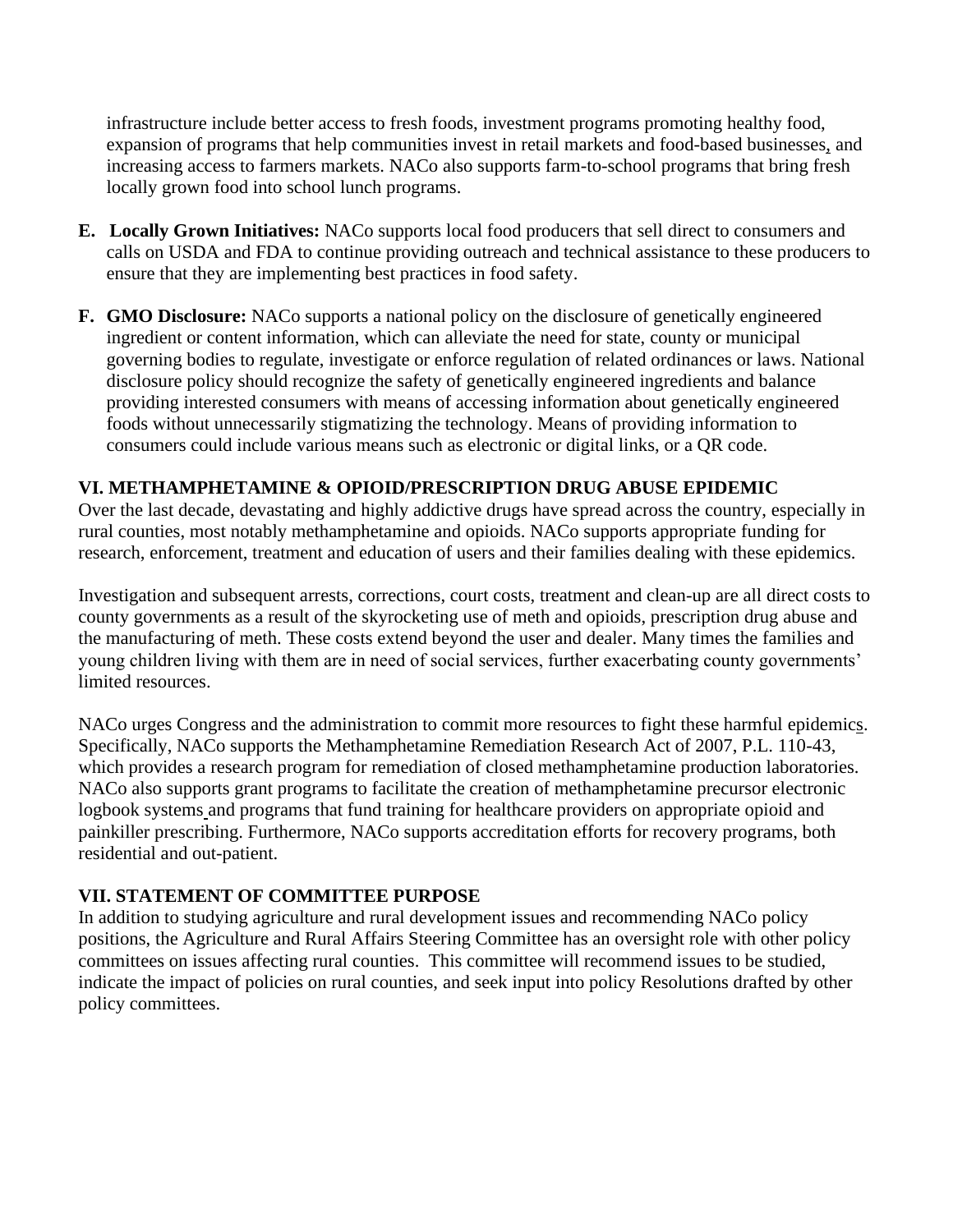# **AGRICULTURE AND RURAL AFFAIRS RESOLUTIONS**

#### **Interim Resolution to Define WOTUS Regulations with Agricultural Considerations**

**Issue:** Redefining the "Waters of the United States" (WOTUS) is the Biden Administration's goal of outlining the U.S. Environmental Protection Agency and U.S. Army Corps of Engineers' authority in regulating water. The proposed definition aims to put back into place the pre-2015 definition of WOTUS.

Under the Clean Water Section 101(b), the U.S. Congress explicitly sets policy to recognize, preserve, and protect the primary responsibilities and rights of States to prevent, reduce, and eliminate pollution of land and water resources. Counties interpret this to mean that all surface, underground, flood, and atmospheric waters within the boundaries of a state are the property of the state for the use of its people.

**Policy:** The National Association of Counties (NACo) urges the administration and the U.S. Congress to fully adopt the initial intent of the Clean Water Act recognizing state and local authority working together with federal regulatory agencies to protect rural, disadvantaged frontier communities, from regulations gravely affecting the nation's agricultural supply chain.

Counties support the following for the definition of WOTUS under Clean Water Act regulations:

- Counties oppose broadening the definition of WOTUS to expand federal jurisdiction. Maintain a definition consistent with traditionally navigable waters, territorial seas, their regularly flowing tributaries, and abutting wetlands.
- Maintain the exclusion related to agriculture and provide clear exclusions for agriculturalspecific features, including prior converted croplands and stock ponds. Clarity and consistency are imperative for all segments of the agricultural supply chain.
- Ephemeral features with water flowing less than 120 days; intermittent streams; isolated water features; agricultural stock ponds; ditches and culverts; previously converted cropland; and groundwater are intrastate resources and should be excluded from federal jurisdiction.
- Ensure clear, concise language that is easy for counties to interpret without the need to hire experts or legal counsel and so that a reasonable person would be able to identify that a body of water is either regulated by the federal government or by their state government.

# **Approved | February 14, 2022**

# **Interim Resolution to Define Conservation under the America the Beautiful Initiative**

**Issue:** The "America the Beautiful" initiative is the Biden Administration's goal of conserving 30 percent of our nation's lands and waters by 2030, also known as 30x30. The initiative lacks a clear definition of conservation and setting a land use policy is uniquely a county authority. Agricultural lands in production should not be at risk of having restrictive land use designations placed on them to achieve a 30% conservation goal.

**Policy:** The National Association of Counties (NACo) urges the administration and the U.S. Congress to fully adopt the principles of conservation under the U.S. Senate and Congressional Western Caucuses'